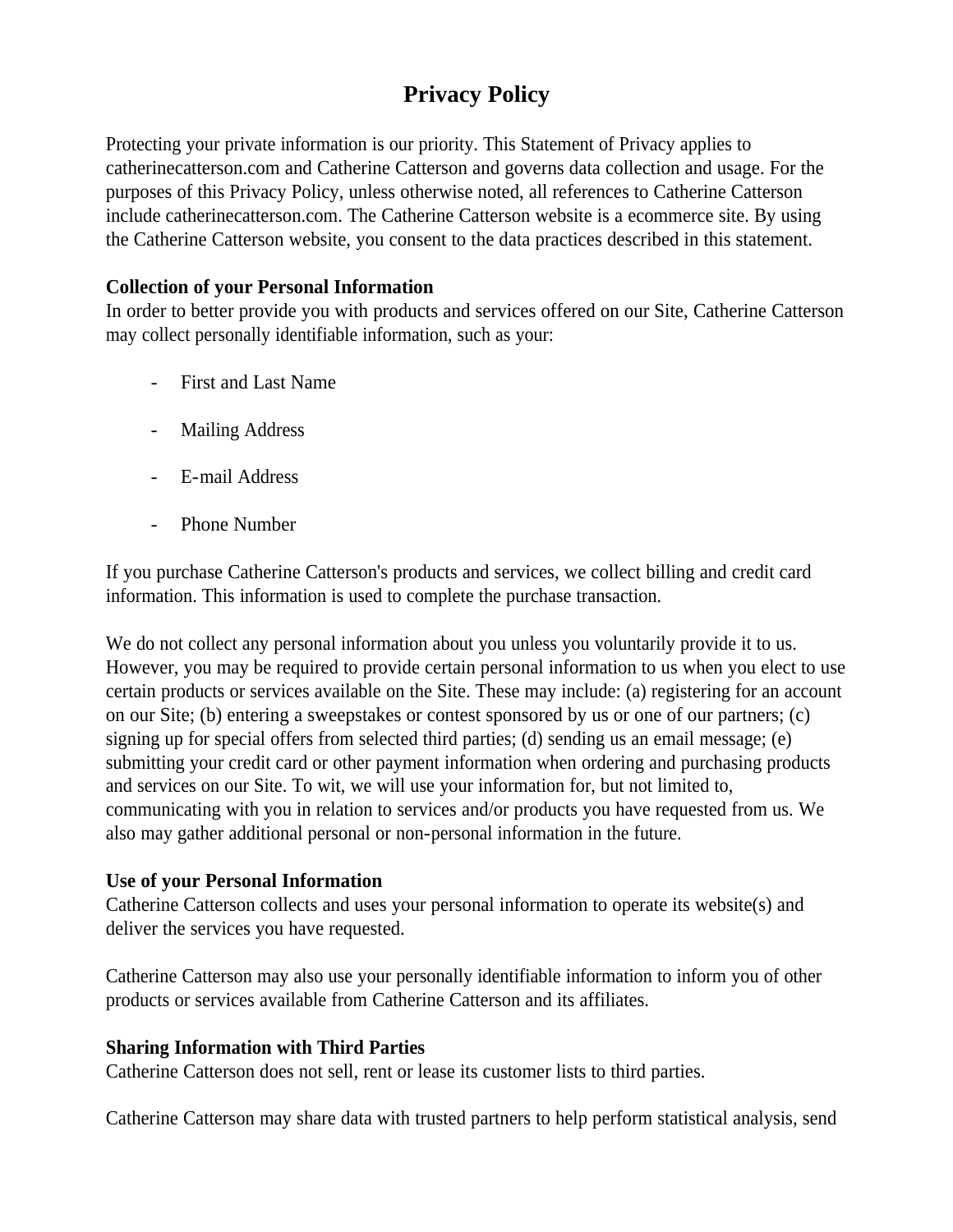you email, or provide customer support. All such third parties are prohibited from using your personal information except to provide these services to Catherine Catterson, and they are required to maintain the confidentiality of your information.

Catherine Catterson may disclose your personal information, without notice, if required to do so by law or in the good faith belief that such action is necessary to: (a) conform to the edicts of the law or comply with legal process served on Catherine Catterson or the site; (b) protect and defend the rights or property of Catherine Catterson; and/or (c) act under exigent circumstances to protect the personal safety of users of Catherine Catterson, or the public.

#### **Automatically Collected Information**

Information about your computer hardware and software may be automatically collected by Catherine Catterson. This information can include: your IP address, browser type, domain names, access times and referring website addresses. This information is used for the operation of the service, to maintain quality of the service, and to provide general statistics regarding use of the Catherine Catterson website.

## **Use of Cookies**

The Catherine Catterson website may use "cookies" to help you personalize your online experience. A cookie is a text file that is placed on your hard disk by a web page server. Cookies cannot be used to run programs or deliver viruses to your computer. Cookies are uniquely assigned to you, and can only be read by a web server in the domain that issued the cookie to you.

One of the primary purposes of cookies is to provide a convenience feature to save you time. The purpose of a cookie is to tell the Web server that you have returned to a specific page. For example, if you personalize Catherine Catterson pages, or register with Catherine Catterson site or services, a cookie helps Catherine Catterson to recall your specific information on subsequent visits. This simplifies the process of recording your personal information, such as billing addresses, shipping addresses, and so on. When you return to the same Catherine Catterson website, the information you previously provided can be retrieved, so you can easily use the Catherine Catterson features that you customized.

You have the ability to accept or decline cookies. Most Web browsers automatically accept cookies, but you can usually modify your browser setting to decline cookies if you prefer. If you choose to decline cookies, you may not be able to fully experience the interactive features of the Catherine Catterson services or websites you visit.

## **Links**

This website contains links to other sites. Please be aware that we are not responsible for the content or privacy practices of such other sites. We encourage our users to be aware when they leave our site and to read the privacy statements of any other site that collects personally identifiable information.

## **Security of your Personal Information**

Catherine Catterson secures your personal information from unauthorized access, use, or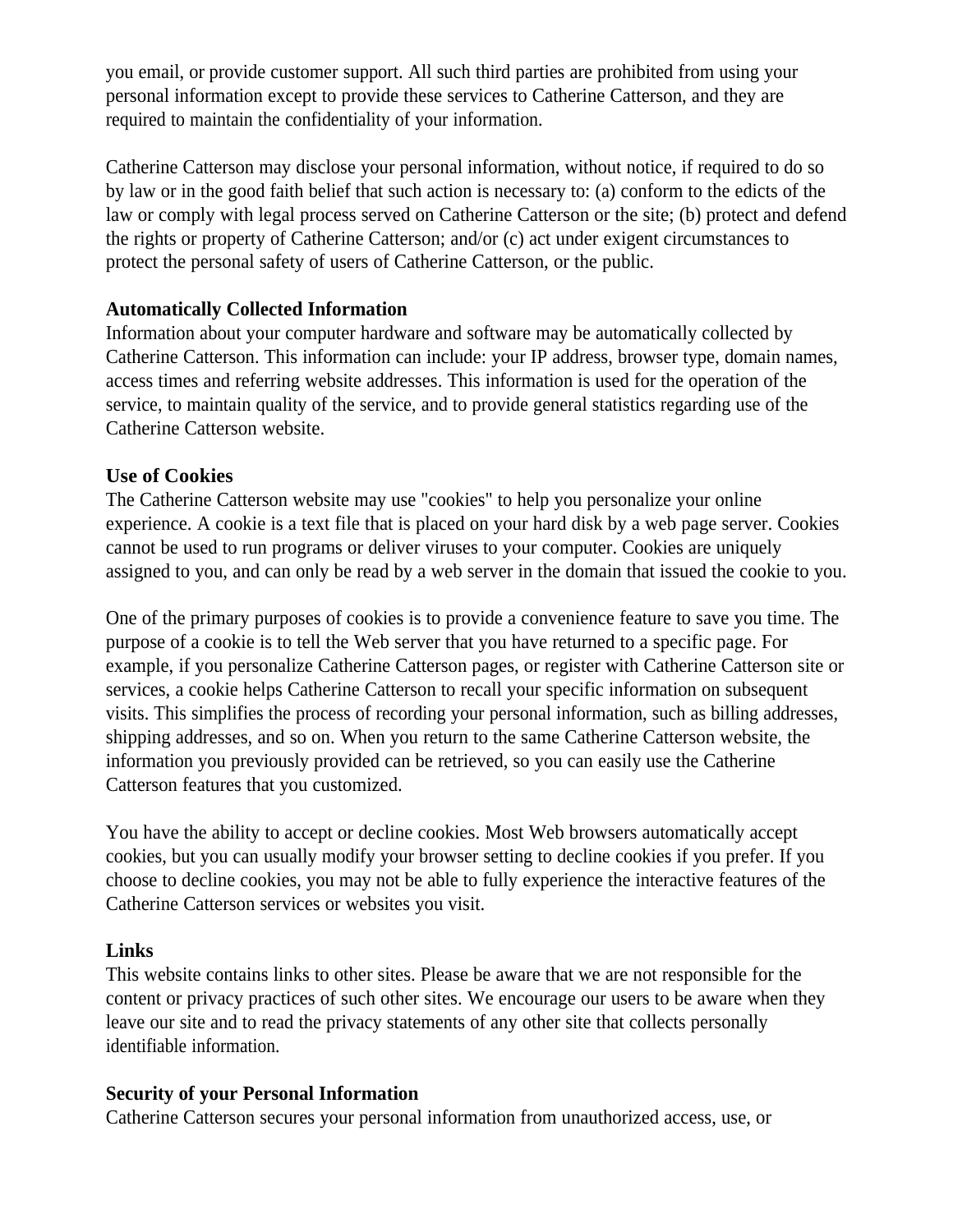disclosure. Catherine Catterson uses the following methods for this purpose:

- SSL Protocol

When personal information (such as a credit card number) is transmitted to other websites, it is protected through the use of encryption, such as the Secure Sockets Layer (SSL) protocol.

We strive to take appropriate security measures to protect against unauthorized access to or alteration of your personal information. Unfortunately, no data transmission over the Internet or any wireless network can be guaranteed to be 100% secure. As a result, while we strive to protect your personal information, you acknowledge that: (a) there are security and privacy limitations inherent to the Internet which are beyond our control; and (b) security, integrity, and privacy of any and all information and data exchanged between you and us through this Site cannot be guaranteed.

# **Right to Deletion**

Subject to certain exceptions set out below, on receipt of a verifiable request from you, we will:

- Delete your personal information from our records; and
- Direct any service providers to delete your personal information from their records.

Please note that we may not be able to comply with requests to delete your personal information if it is necessary to:

- Complete the transaction for which the personal information was collected, fulfill the terms of a written warranty or product recall conducted in accordance with federal law, provide a good or service requested by you, or reasonably anticipated within the context of our ongoing business relationship with you, or otherwise perform a contract between you and us;
- Detect security incidents, protect against malicious, deceptive, fraudulent, or illegal activity; or prosecute those responsible for that activity;
- Debug to identify and repair errors that impair existing intended functionality;
- Exercise free speech, ensure the right of another consumer to exercise his or her right of free speech, or exercise another right provided for by law;
- Comply with the California Electronic Communications Privacy Act;
- Engage in public or peer-reviewed scientific, historical, or statistical research in the public interest that adheres to all other applicable ethics and privacy laws, when our deletion of the information is likely to render impossible or seriously impair the achievement of such research, provided we have obtained your informed consent;